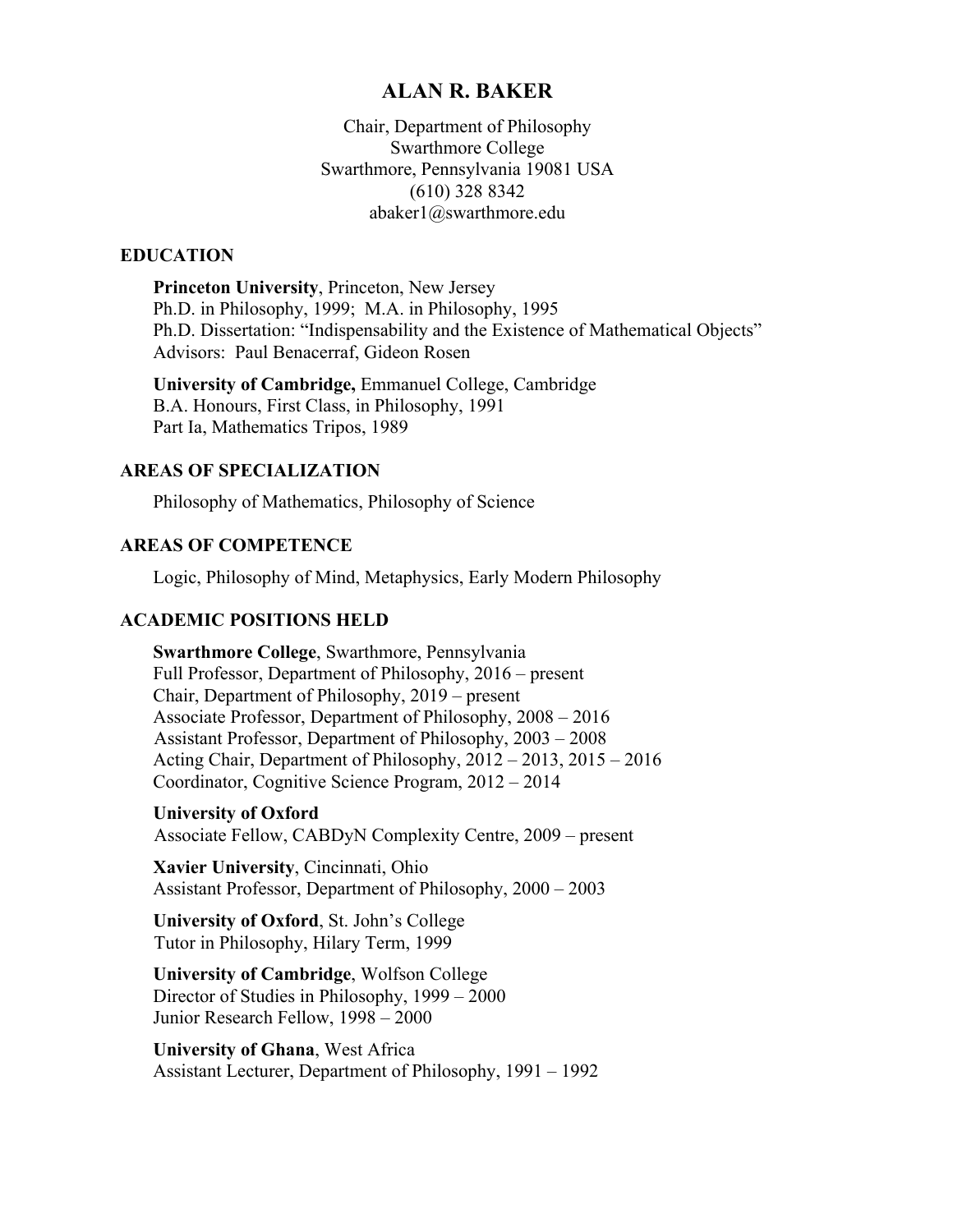## **TEACHING EXPERIENCE**

**Swarthmore College**, 2003 – present Philosophy 1: *Introduction to Metaphysics and Epistemology*, Spring 2004 Philosophy 7/1E: *Paradox and Rationality*, Spring 2006, 2018 Philosophy 12: *Logic*, Fall 2003, 2004, 2005, 2007, 2009, 2010, 2012 (2 sections), 2013 (2 sections); 2015 (2 sections), 2016 (2 sections); 2017 (2 sections); 2019 (2 sections); 2020 (2 sections); 2021 (2 sections) Philosophy 18: *Philosophy of Science*, Spring 2004, 2006; Fall 2009, 2010; Spring 2020

Philosophy 25: *Philosophy of Mathematics*, Spring 2006, 2011

Philosophy 31: *Advanced Logic*, Spring 2005, 2008, 2010, 2013, 2017, 2021

Philosophy 86: *Philosophy of Mind*, Fall 2004, 2010, 2012, 2013; Spring 2016, 2017

Philosophy 118: *Philosophy of Mind and Cognitive Science (Honors Seminar)*, Fall 2003, 2005, 2007, 2009; Spring 2020

Philosophy 119: *Philosophy of Science (Honors Seminar)*, Spring 2005, 2008, 2010, 2011, 2014, 2016; 2018; 2021

Philosophy 125: *Philosophy of Mathematics (Honors Seminar)*, Spring 2004

## **University of Oxford**, 2012

*Philosophy of Mathematics*, Hilary Term 2012 (course of 8 lectures)

## **Aarhus University**, Denmark, 2011

10 ECTS: *Emergence, Explanation and Complexity* (summer school, PhD level course)

### **University of Tartu**, Estonia, 2007

Philosophy 03.074: *Nominalism in Mathematics*, Spring 2007 Philosophy 03.075: *Explanation in Science*, Spring 2007

## **Xavier University**, Cincinnati, 2000 – 2003

Philosophy 290: *Theory of Knowledge*, Fall 2000; Spring / Fall 2001, 2002; Spring 2003 Philosophy 311: *Symbolic Logic*, Fall 2000; Fall 2001; Fall 2002 Philosophy 320: *Philosophy of Science*, Spring 2001 English / Math / Philosophy 394: *Complexity and the Origin of Order*, Spring 2002 Philosophy 345: *Seminar in Philosophy of Mathematics*, Spring 2003

## **University of Cambridge**, England, 1998 – 2000

Philosophy Tripos, Part II: *Abstract Objects*, Easter Term 2000 (course of 4 lectures) Undergraduate supervisions for Wolfson College, Queens College, Newnham College, Cambridge in: *Metaphysics and Philosophy of Mind* (Part Ia, Part Ib); *Philosophy of Science* (Part Ib, Part II); *Logic* (Part Ia, Part Ib)

# **University of Oxford**, England, 1999

Undergraduate tutorials for St. John's College, Oxford, in: *Descartes* (PPE Prelims); *Logic*, (PPE Prelims); *Philosophy of Mathematics* (Mathematics and Philosophy)

**University of Ghana**, West Africa, 1991 – 1992

Philosophy Part 2: *Philosophy of Mind* Philosophy Part 1: *Deductive Logic*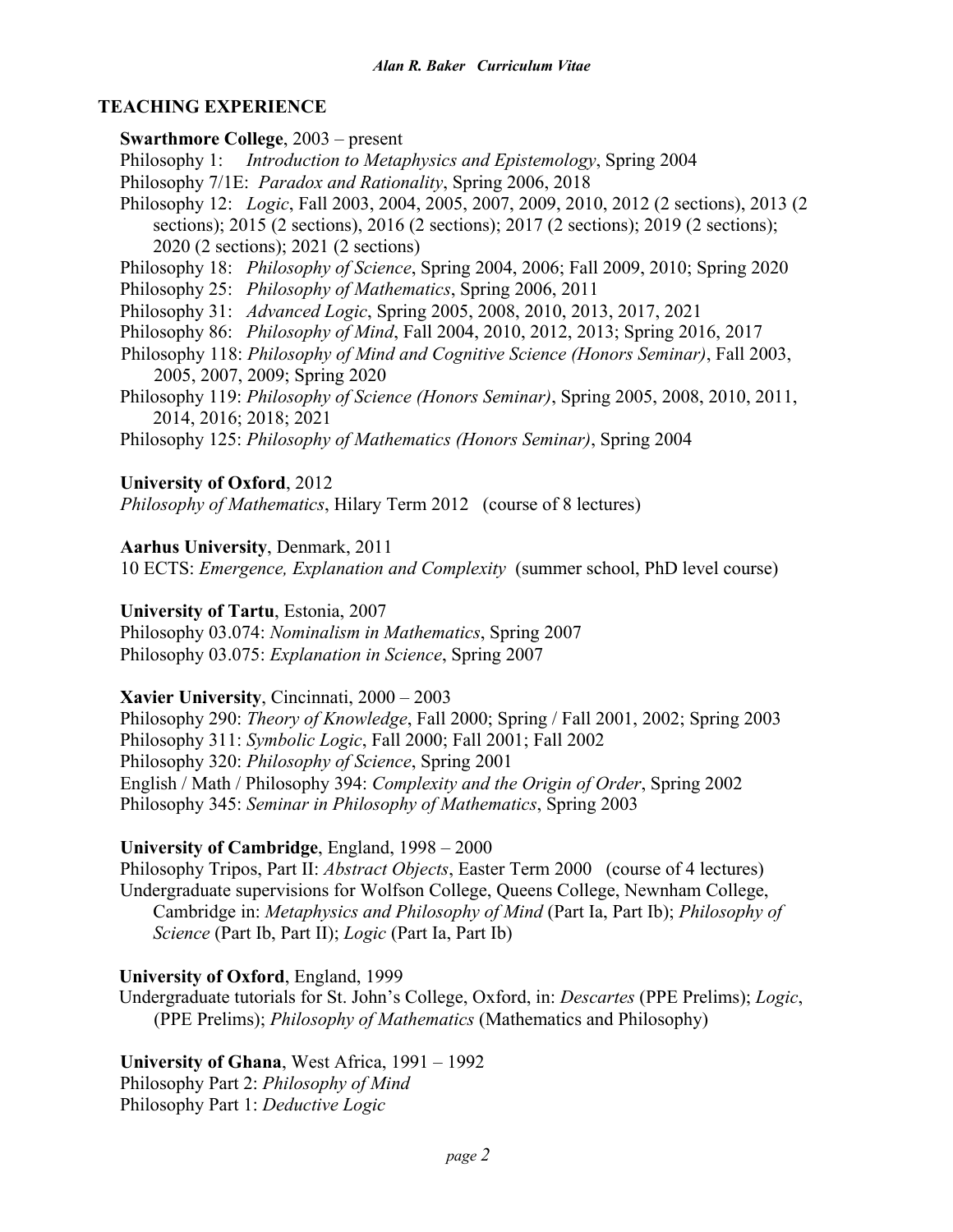# **PUBLICATIONS**

- *Indispensability* (co-authored with Alexander Paseau), Cambridge Elements, Philosophy of Mathematics Series, Cambridge University Press [forthcoming]
- "The Mathematical Stance: Realism, Explanation, and Centers of Gravity," in *Explanatory and Heuristic Power of Mathematics*, ed. M. Antonutti, S. Bangu & E. Ippoliti [forthcoming]
- "Counterpossibles in Mathematical Practice: the Case of Spoof Perfect Numbers," in *The Handbook of the History and Philosophy of Mathematical Practice* [forthcoming]
- "Puzzling Out the Epistemic Role Puzzle for Mathematical Practice," in *The Philosophy of Jody Azzouni*, ed. O. Bueno, Dordrecht: Springer [forthcoming]
- "Circularity, Indispensability, and Mathematical Explanation in Science," *Studies in the History and Philosophy of Science*, 88, 156 – 163 (2021)
- "Bipedal Gait Costs: A New Case Study of Mathematical Explanation in Science," *European Journal for Philosophy of Science*, 11, 95 (2021)
- "Schemas for Induction," *Studies in the History and Philosophy of Science, Part A*, 82, 114  $-119$  (2020)
- "Non-Deductive Methods in Mathematics," *Stanford Encyclopedia of Philosophy* (2019)
- "Mathematical Spandrels," *Australasian Journal of Philosophy*, 95(4), 779 793 (2017) (Listed under 'Notable Writings' in *The Best Writing on Mathematics 2018*, ed. M. Pitici, Princeton University Press.)
- "Mathematics and Explanatory Generality," *Philosophia Mathematica*, 25(2), 194-209 (2017)
- "Critical Review: Philosophies of Mathematics," *American Mathematical Monthly*, 124(2), 188-192 (2017)
- "Parsimony and Inference to the Best Mathematical Explanation," *Synthese*, 193, 333-350 (2016)
- "Simplicity," in *The Stanford Encyclopedia of Philosophy* (2016)
- Review of *Autonomy Platonism and the Indispensability Argument* by Russell Marcus, *Philosophia Mathematica*, 24(3), 422-424 (2016)
- "Non-Optional Projects: Mathematical and Ethical," in *Explanation, Ethics and Mathematics*, ed. U. Leibowitz & N. Sinclair, Oxford University Press (2016)
- Review of *Mathematics and Scientific Representation* by Christopher Pincock, *British Journal for the Philosophy of Science*, 66, 695-699 (2015)
- "Mathematical Explanation in Biology," in *Explanation in Biology*, ed. C. Malaterre, Springer, 229-247 (2015)
- "Complexity, Networks, and Non-Uniqueness," *Foundations of Science*, 18, 687-705 (2013)
- "Science-Driven Mathematical Explanation," *Mind*, 121, 243-267 (2012)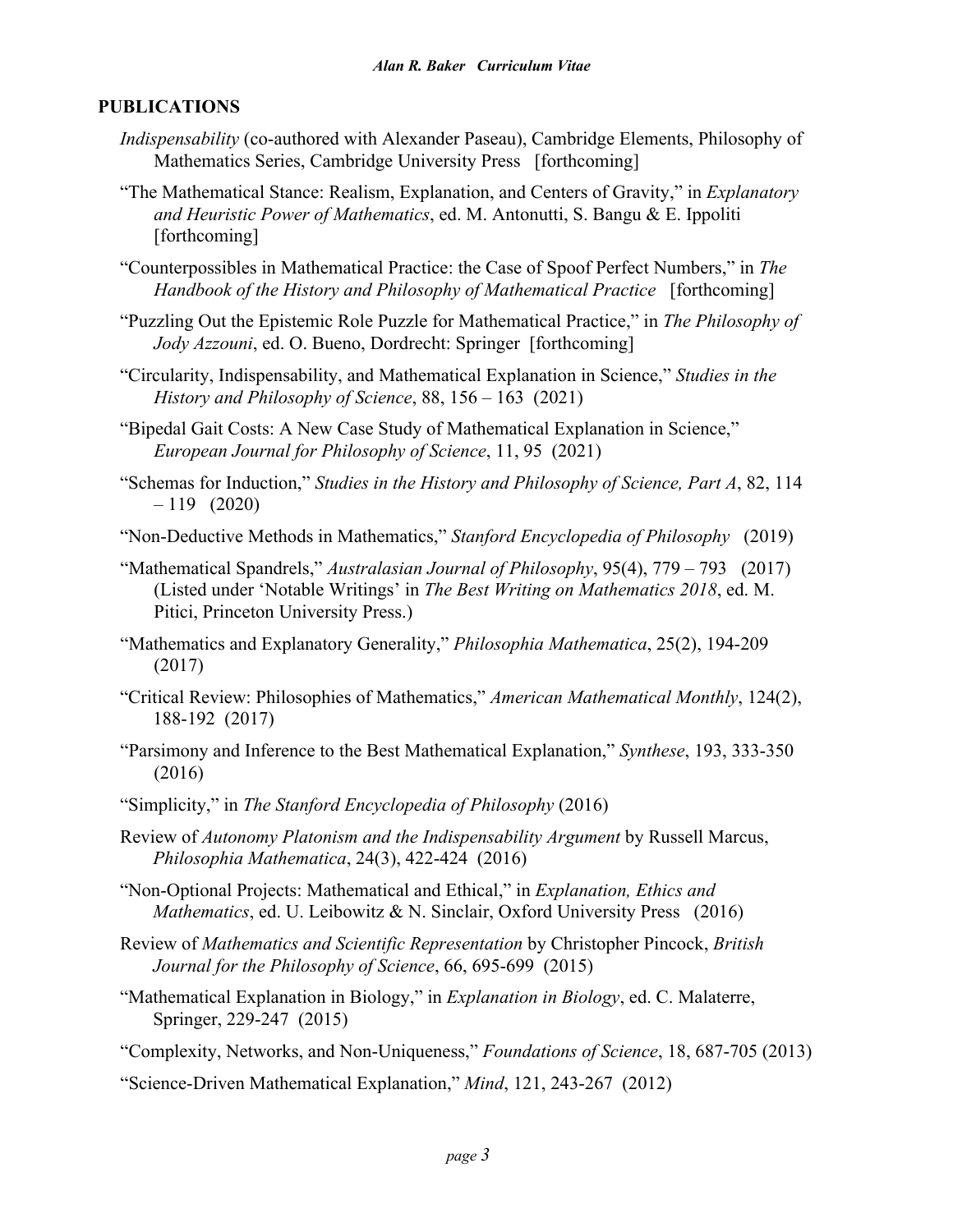- "Science and Mathematics: the Scope and Limits of Mathematical Fictionalism," Book Symposium, *Metascience*, 21, 269-294 (2012)
- "Indexing and Mathematical Explanation" (co-authored with Mark Colyvan), *Philosophia Mathematica*, 19, 323-334 (2011)
- "Explaining the Applicability of Mathematics in Science," *Interdisciplinary Science Reviews*, *Special Issue: The Unreasonable Effectiveness of Mathematics*, 36.3, 255-267. (2011)
- "Mathematical Induction and Explanation," *Analysis*, 70(4), 681-689 (2010)
- "No Reservations Required? Defending Anti-Nominalism," *Studia Logica*, 96, 129-141 (2010)
- "Complexity," *The Reasoner*, 4(3), 44 (2010)
- "Simulation-Based Definitions of Emergence," *Journal of Artificial Societies and Social Simulation*, 13(1) (2010)
- "Complexity," in *Key Terms in Logic*, ed. J. Williamson, Continuum, p. 15 (2010)
- "Inference to the Best Explanation," in *Key Terms in Logic*, p. 37 (2010)
- "A Medley of Philosophy of Mathematics: Review of *Philosophy of Mathematics: Set Theory, Measuring Theories, and Nominalism* eds. G. Preyer & G. Peter," *Metascience*, 19(2), 221-224 (2010)
- "William of Ockham," in *Key Terms in Logic*, ed. J. Williamson, Continuum (2010)
- "Mathematical Explanation in Science," *British Journal for the Philosophy of Science*, 60, 611-633 (2009)
- "Mathematical Accidents and the End of Explanation," in *New Waves in the Philosophy of Mathematics*, ed. O. Bueno & Ø. Linnebo, Palgrave Macmillan, 137-159 (2009)
- "Emergence and Simulation," *Lecture Notes of the Institute for Computer Sciences, Social Informatics and Telecommunications Engineering, Volume 5: Complex Sciences* (2009)
- "Experimental Mathematics," *Erkenntnis*, 68, 331-344 (2008) Reprinted in *An Historical Introduction to the Philosophy of Mathematics*, ed. R. Marcus & M. McEvoy, Bloomsbury, 767-780 (2016)
- "Complexity Unfavoured," *Analysis*, 68(1), 85-88 (2008)
- "Mathematical Skepticism," *Acta Universitas Latviensis*, 739, 7-21 (2008)
- "Putting Expectations in Order: a Response to Nover and Hàjek," *Philosophy of Science*, 74(5), 692-700 (2007)
- "Occam's Razor in Science: a Case Study from Biogeography," *Biology and Philosophy*, 22, 193-215 (2007)
- "A Counter on Counterpossibles," *The Reasoner*, 1(2), 7-8 (2007)
- "Drinking Discretely: Parsons's Old Peculiar," *Analysis*, 67(4), 318-21 (2007)
- "Is There a Problem of Induction for Mathematics?" in *Mathematical Knowledge*, ed. M. Leng, A. Paseau, & M. Potter, Oxford University Press, 59-73 (2007)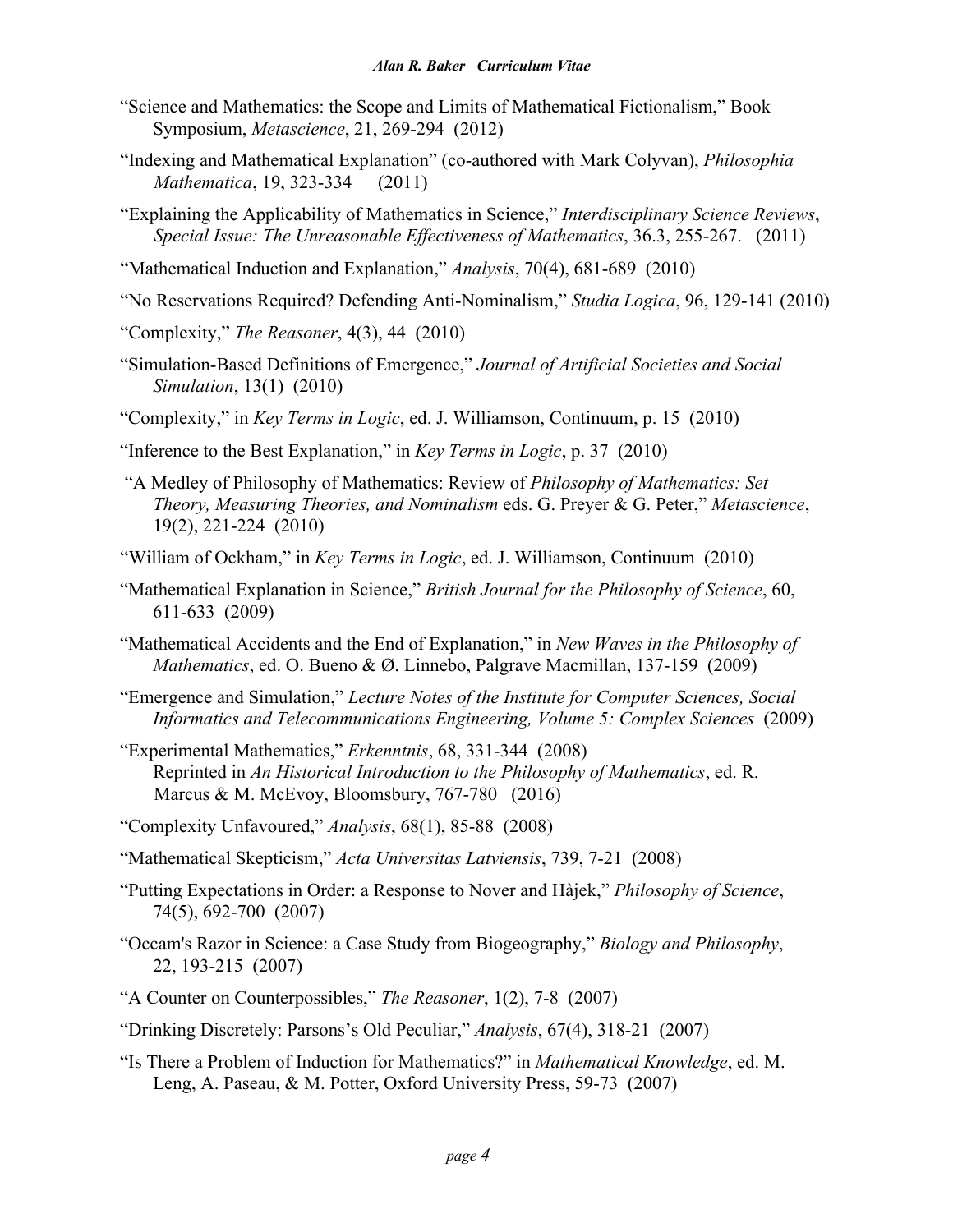- "Complex Thinking: the Emergence of Everything?", in *The Baltic International Yearbook of Cognition, Logic and Communication, Volume 2: Complex Cognition and Qualitative Science*. ed. J. Skilters, Latvijas Universitate, 137-148 (2007)
- "Ambiguity in Inclusive and/or Exclusive Disjunction," *Contemporary Philosophy,* 27(1- 2), 49-56 (2006)
- Review of *A Structural Account of Mathematics* by Charles Chihara, *Notre Dame Journal of Formal Logic*, 47(3), 435-442 (2006)
- "Are There Genuine Mathematical Explanations of Physical Phenomena?" *Mind*, 114, 223-238 (2005) Reprinted in *Philosophy of Mathematics*, ed. A. Paseau, Routledge (forthcoming)
- "Malebranche's Occasionalism: a Strategic Reinterpretation," *American Catholic Philosophical Quarterly*, 79(2), 251-272 (2005)
- "Maximizing Principles in Mathematical Methodology," *Logique et Analyse*, 45, 269-281 (2004)
- "Malebranche on Laws of Nature and God's General Volitions," *Logical Analysis and the History of Philosophy*, 7, 121-133 (2004)
- "Does the Existence of Mathematical Objects Make a Difference?" *Australasian Journal of Philosophy*, 81(2), 246-264 (2003)
- "Quantitative Parsimony and Explanatory Power," *British Journal for the Philosophy of Science*, 54, 245-259 (2003)
- "The Indispensability Argument and Multiple Foundations for Mathematics," *Philosophical Quarterly*, 53, 49-67 (2003)
- "The New Science of Complexity," in *History and Philosophy of Science*, ed. H. Lauer, Hope Publications, 373-382 (2003)
- Review of *The Foundations of Mathematics in the Theory of Sets* by J.P. Mayberry, *Australasian Journal of Philosophy*, 80(4), 533-4 (2002)
- "Philosophy and Complexity," *Proceedings of the Fourth International Conference on Complex Systems* (2002)
- "Mathematics, Indispensability and Scientific Progress," *Erkenntnis*, 55(1), 85-116 (2001)
- "Are the Laws of Nature Deductively Closed?" in *Causation and Laws of Nature (Australian Studies in the History and Philosophy of Science)*, ed. H. Sankey, Kluwer, 91-109 (1999)
- "Classical Negation and the Definition of Logical Connectives," *LOGICA Yearbook '97*, 128-140 (1998)
- "Aspects of Indispensability: Infinitesimals and Quaternions," in *Proceedings of the Canadian Society for the History and Philosophy of Mathematics* (1997)
- "The Classification of Defects from Ultrasonic Data using Neural Networks," *NDT International*, 22, 97-108 (1989)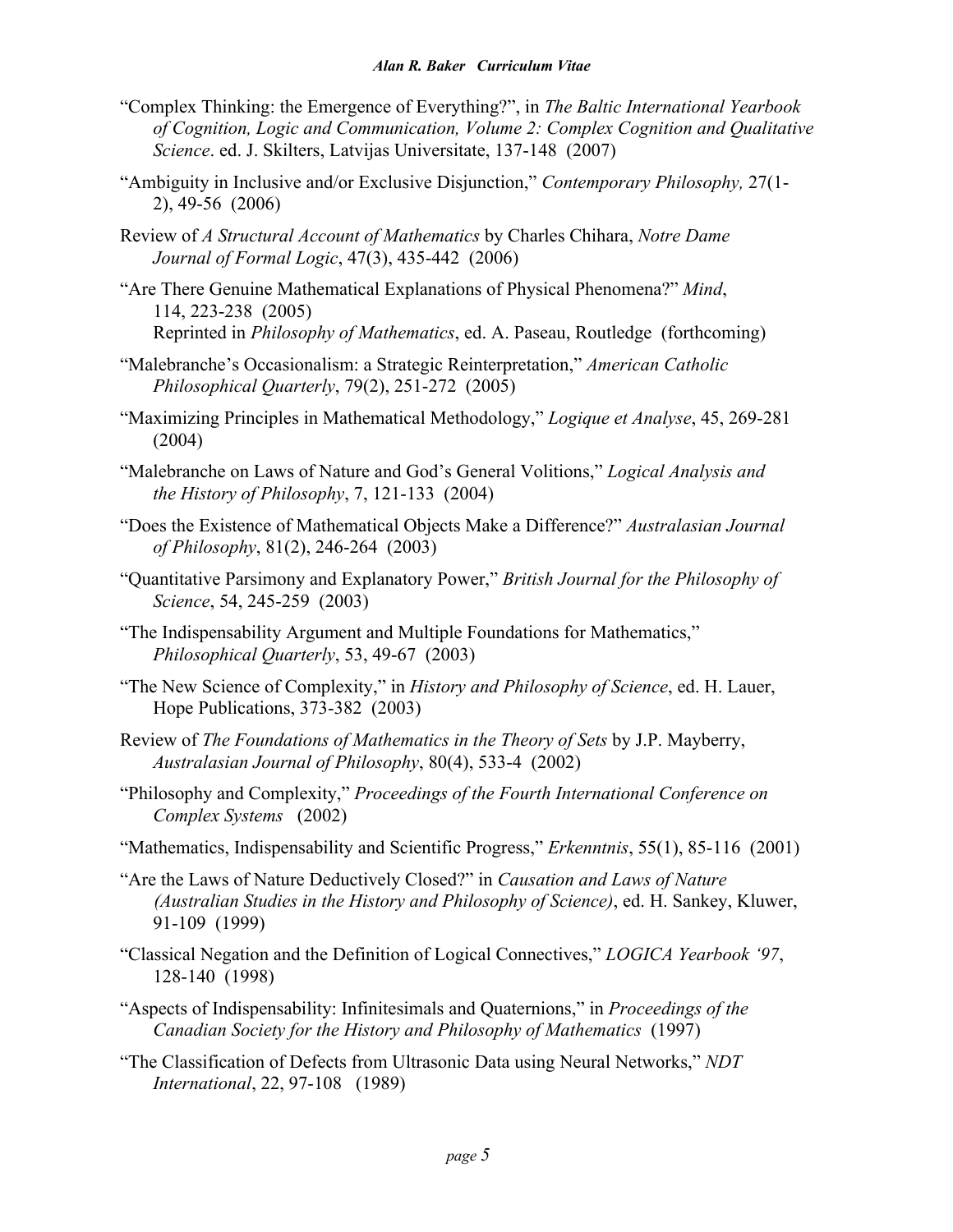## **Other Publications**

- "Mis (kui üldse miski) on ameerika filosoofia?" ["What (If Anything) Is American Philosophy?"], (in Estonian), *SIRP*, 25, June 15 2007, p. 14.
- "Philosopher in Residence," Feature Story, Swarthmore College homepage http://www.swarthmore.edu/x9389.xml, January 2007

"I Think, Therefore I Pass," *New York Times Educational Supplement*, Nov. 6 2005, p. 39.

# **SABBATICAL / VISITING POSITIONS HELD**

| <b>Kyoto University</b> , Japan<br>Visiting Researcher, Research Institute for Mathematical Sciences (RIMS)<br>JSPS Senior Fellow, Department of Philosophy, January - July 2019                                                      |
|---------------------------------------------------------------------------------------------------------------------------------------------------------------------------------------------------------------------------------------|
| <b>University of Oxford, UK</b><br>Stipendiary Lecturer, Wadham College, January - July 2012                                                                                                                                          |
| <b>Aarhus University, Denmark</b><br>Visiting Professor, Aarhus Summer University, July - August 2011                                                                                                                                 |
| Santa Fe Institute, Santa Fe, New Mexico<br>Visiting Scholar, March 2010                                                                                                                                                              |
| Northeastern University, Boston, Massachusetts<br>Visiting Research Professor, Department of Physics, August 2009                                                                                                                     |
| <b>University of Oxford, UK</b><br>Visiting Scholar, Wolfson College, September 2008 – July 2009<br>University Fellow, James Martin Institute, September 2008 - July 2009                                                             |
| <b>University of Warwick, UK</b><br>Visiting Scholar, Department of Philosophy, September 2008 – July 2009                                                                                                                            |
| <b>London School of Economics, UK</b><br>Visiting Researcher, Department of Philosophy, Logic & Scientific Method, January 2008                                                                                                       |
| <b>University of Tartu, Estonia</b><br>Fulbright Scholar, Department of Philosophy, January – May 2007                                                                                                                                |
| Whitehall Museum House, Middletown, Rhode Island (former home of George Berkeley)<br>Scholar in Residence, July 2006; August - September 2008; July - August 2010; July<br>2013; June – July 2015; June – July 2016; June – July 2018 |
| <b>GRANTS AND AWARDS</b>                                                                                                                                                                                                              |

- Long-Term Visiting Scholar Award (\$25,000), Japanese Society for the Promotion of Science, for six-month research collaboration at the University of Kyoto, Japan, 2019
- Eugene M. Lang Faculty Fellowship (\$60,000), Swarthmore College, for 2nd semester sabbatical leave support, 2018 – 2019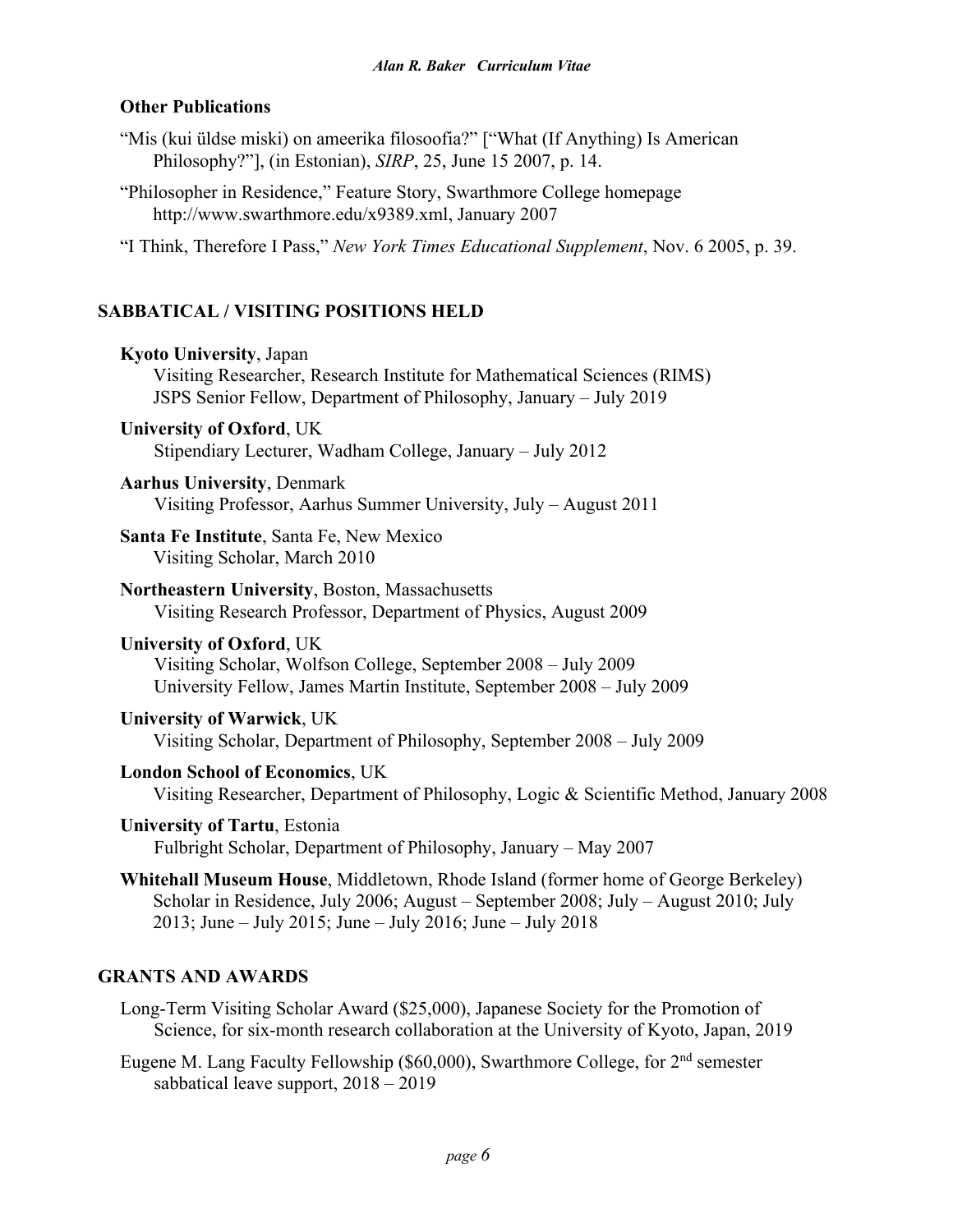- Digital Humanities Curricular Development Grant (\$1,500), Swarthmore College, for project to use argument mapping software in the philosophy of mind, 2017
- National Science Foundation Scholars Award (\$150,000), for four summers of research and collaboration with Swarthmore undergraduate students, on the cross-disciplinary project, "Mathematical Explanation in Science," 2015 – 2018
- Mellon TRICO Root Grant Award (\$6,000), Project Leader, Working Group in Mathematics and Philosophy, 2014 – 2016
- 'New Directions' Post-Fellowship Award (\$50,000), Andrew W. Mellon Foundation, for two summers of research and collaboration in the area of complex systems, 2012 – 2013
- Mary Albertson Fellowship (\$40,000), Swarthmore College, for  $2<sup>nd</sup>$  semester sabbatical leave support,  $2011 - 2012$
- Mellon TRICO Seed Grant Award (\$2,300), History and Philosophy of Mathematical Practice, 2011 – 2012
- Research Award (\$2,000), Swarthmore College, for research collaboration at the Santa Fe Institute, 2011
- Mellon TRICO Seed Grant Award (\$2,150), Project Leader, Science Studies, 2010 2011
- Penn Humanities Forum, Regional Fellowship (\$3,000), for participation in a weekly seminar on "Connections," University of Pennsylvania, 2009 – 2010
- Mellon TRICO Seed Grant Award (\$3,000), Project Leader, Working Group in Mathematics and Philosophy, 2009 – 2010
- 'New Directions' Fellowship (\$224,000), Andrew W. Mellon Foundation, to study complexity science for one year in the UK, 2008 – 2009
- The Sir Karl Popper Essay Prize, finalist, 2008
- Mellon TRICO Seed Grant Award (\$2,200), Project Leader, Working Group in Mathematics and Philosophy, 2008 – 2009
- Lang Discretionary Fund Award (\$1,800), for travel to attend Venice Summer School on Science and Religion, 2008
- Lakatos Research Fellowship (\$3,000), for travel, archival research, and Visiting Researcher position at the London School of Economics, 2007 – 2008
- Mellon TRICO Seed Grant Award (\$3,000), Project Leader, Working Group in Mathematics and Philosophy, 2007 – 2008
- Inter-Country Travel Grant (\$500), Finnish Fulbright Commission, 2007
- Fulbright Scholarship (\$25,000), University of Tartu, Estonia, 2007
- Swarthmore College Cognitive Science Program Travel Grant (\$1,500), to attend Cognitive Science Society Conference in Vancouver, 2006
- Korea Research Foundation Grant (\$3,000), for travel to South Korea to give three public lectures on "The Philosophy of Applied Mathematics," 2005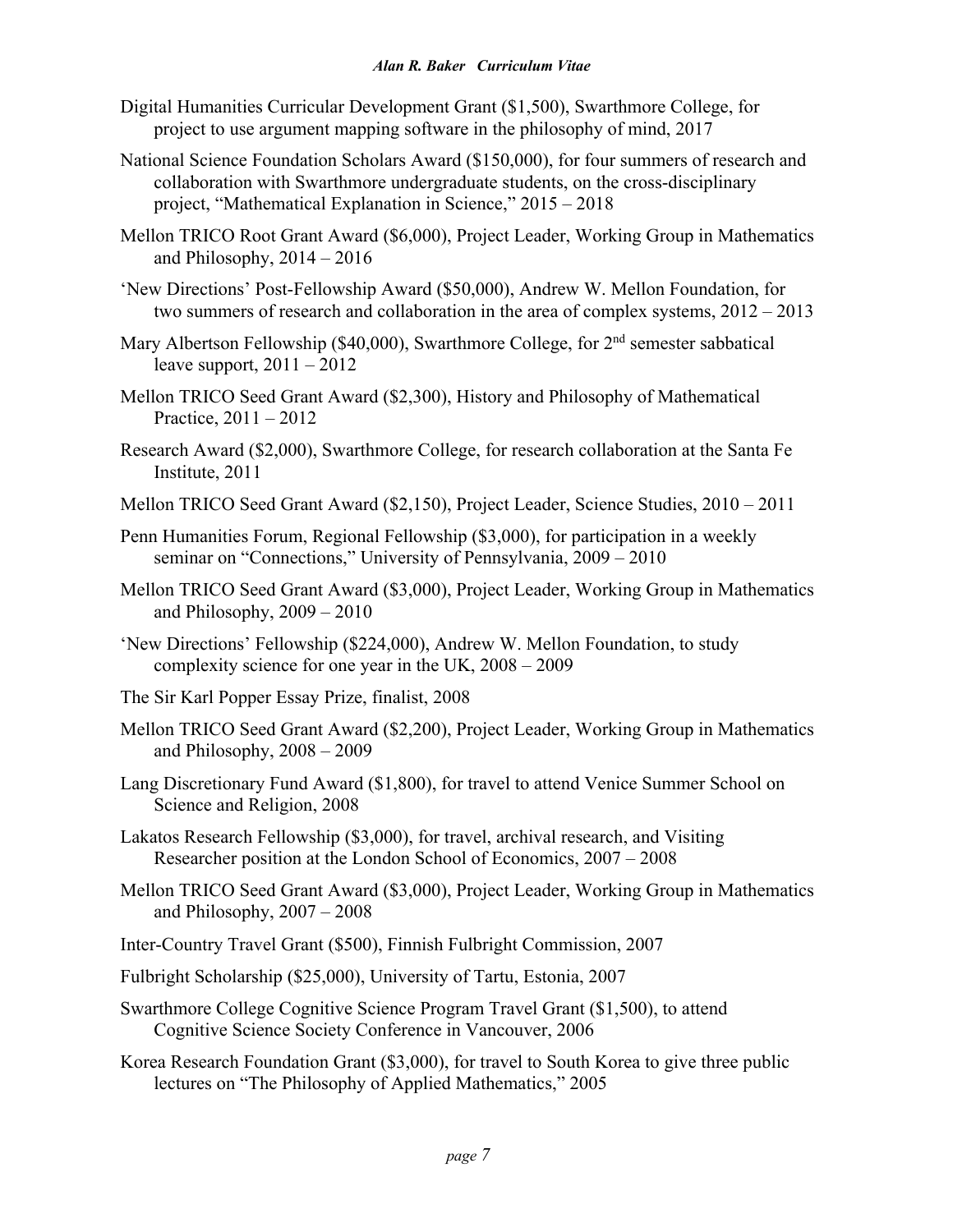Summer Research Fellowship, Xavier University, 2002

President's Interdisciplinary Initiative Grant (\$75,000), "Engaging Our World of Complexity," 2001

Fellowship for Research Release Time, Xavier University, 2000

Association of Princeton Graduate Alumni Award, 1996

*Mind* Association Travel Grant, to attend Mathematical Truth conference in Sicily, 1995

Graduate Fellowship, Princeton University, 1992 – 1997

M.T. Dodd's Prize for Philosophy, Economics & History, Emmanuel College, Cambridge, 1991 (one prize awarded annually for best performance in university Tripos exams)

Hooper Scholarship, Emmanuel College, Cambridge, 1990

# **PROFESSIONAL ACTIVITIES**

Referee for *Mind*, *Australasian Journal of Philosophy*, *Philosophy of Science*, *Erkenntnis*, *Nous, British Journal for the Philosophy of Science*, *Dialectica*, *Synthese*, *European Journal for the Philosophy of Science*, *American Philosophical Quarterly*, *International Studies in the Philosophy of Science*, *Dialogue*, *Philosophical Studies*, *International Journal of Analytic Philosophy (Organon F), Philosophy and Phenomenological Research, Philosophia*, and *Philosophical Quarterly*

Reviewer for *Notre Dame Journal of Formal Logic, Australasian Journal of Philosophy*, *Metascience*, *Philosophia Mathematica*, and *Mind*

- Book manuscript reviewer for Oxford University Press
- External PhD Examiner, Vrije Universiteit Brussel, September 2017

MPhil thesis examiner, University of Ghana, 2014

Invited participant, Conference on "Simplicity: Ideals of Practice in Mathematics and the Arts," New York, April 2013

External Examiner, Department of Philosophy and Classics, University of Ghana, 2012 -16

Examiner, Philosophy, Politics and Economics Prelims, University of Oxford, 2012

Editor, PhilPapers, Epistemology of Mathematics section, 2011 – present

Member, Board of Directors, Greater Philadelphia Philosophy Consortium, 2008 – 2019

Panelist, Fulbright Orientation for Europe and Eurasia, Washington DC, June 2007

Panelist, Cross-cultural Learning and Teaching Experiences, University of Tartu, Estonia, May 2007

Consultant on proposal for BBC documentary program, "Counterfactuals in Science," 2007

Consultant for Logic, Metaphysics, and Philosophy of Mathematics, Broadview Press, 2006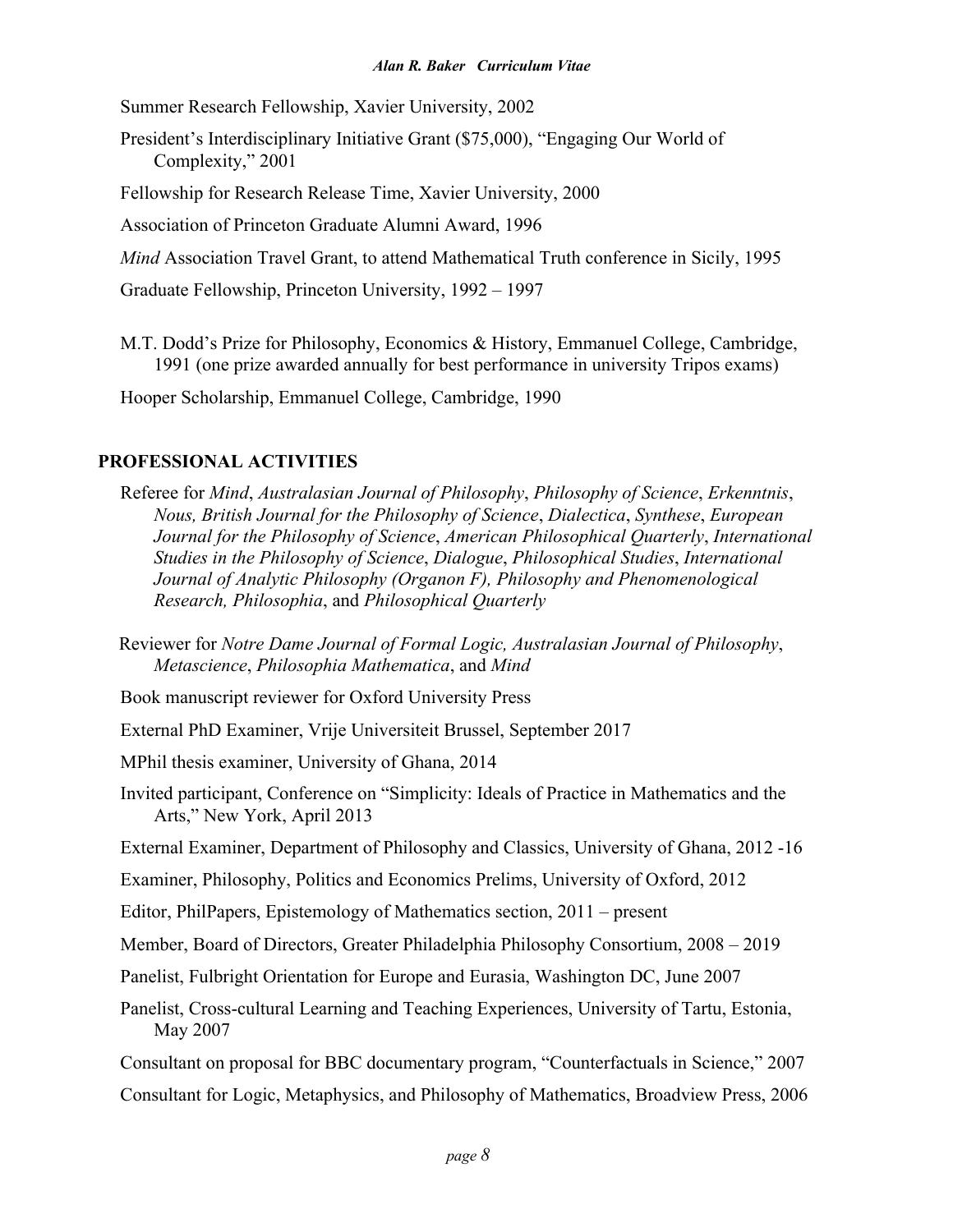Co-organizer, GPPC Undergraduate Conference, Philadelphia, February 2005

- Subject referee for Philosophy of Mathematics, Acumen Publishers, 2004
- Committee member, Greater Philadelphia Philosophy Consortium, 2004 present
- Participant in 'Emergence and Complexity' Reading Group, Bryn Mawr College, 2003 8
- Participant in Greater Philadelphia Philosophy Consortium, Philosophy of Science Reading Group, 2003 – present
- Editorial consultant for textbook *History and Philosophy of Science*, ed. H. Lauer, Hope Publications, 2003
- Consultant for online logic textbook, *Introductory Logic*, published by Teall Review, 2002
- Steering Committee member for Xavier University's Service Learning Program in Ghana, West Africa, 2002
- Examiner, Part Ib Philosophy Tripos, University of Cambridge, 1999 2000

# **INVITED TALKS AND CONFERENCE PAPERS (since 2008)**

- "Enumerative Induction in Mathematics: The Lure of Small Numbers," Guest Lecture, Phil 536, Philosophy of Mathematics, November 2021
- "Game Fictionalism," Princeton Philosophy of Mathematics Reading Group, Princeton University, February 2020
- "Natures Patterns: Dragons, Dinosaurs, and Differential Equations," Faculty Lecture, Swarthmore College, December 2019
- "Interpretations of Quantum Mechanics," Guest lecture, Phys 005: Spacetime and Quanta, Swarthmore College, December 2019
- "Emergence in the Philosophy of Mind," Guest lecture, Introduction to Cognitive Science, Swarthmore College, October 2019
- "Mapping Mathematics to the World," Colloquium Talk, Department of Philosophy, Kyoto University, Kyoto, Japan, May 2019
- "Mathematics, Fictionalism, and Sherlock Holmes," Tokyo Forum for Analytic Philosophy, Tokyo, Japan, May 2019
- "Induction and Invalidity," Japan Association for Contemporary and Applied Philosophy Workshop, Kyoto, Japan, April 2019
- "Mapping Mathematics to the World," Invited talk, Department of Philosophy, Auburn University, October 2018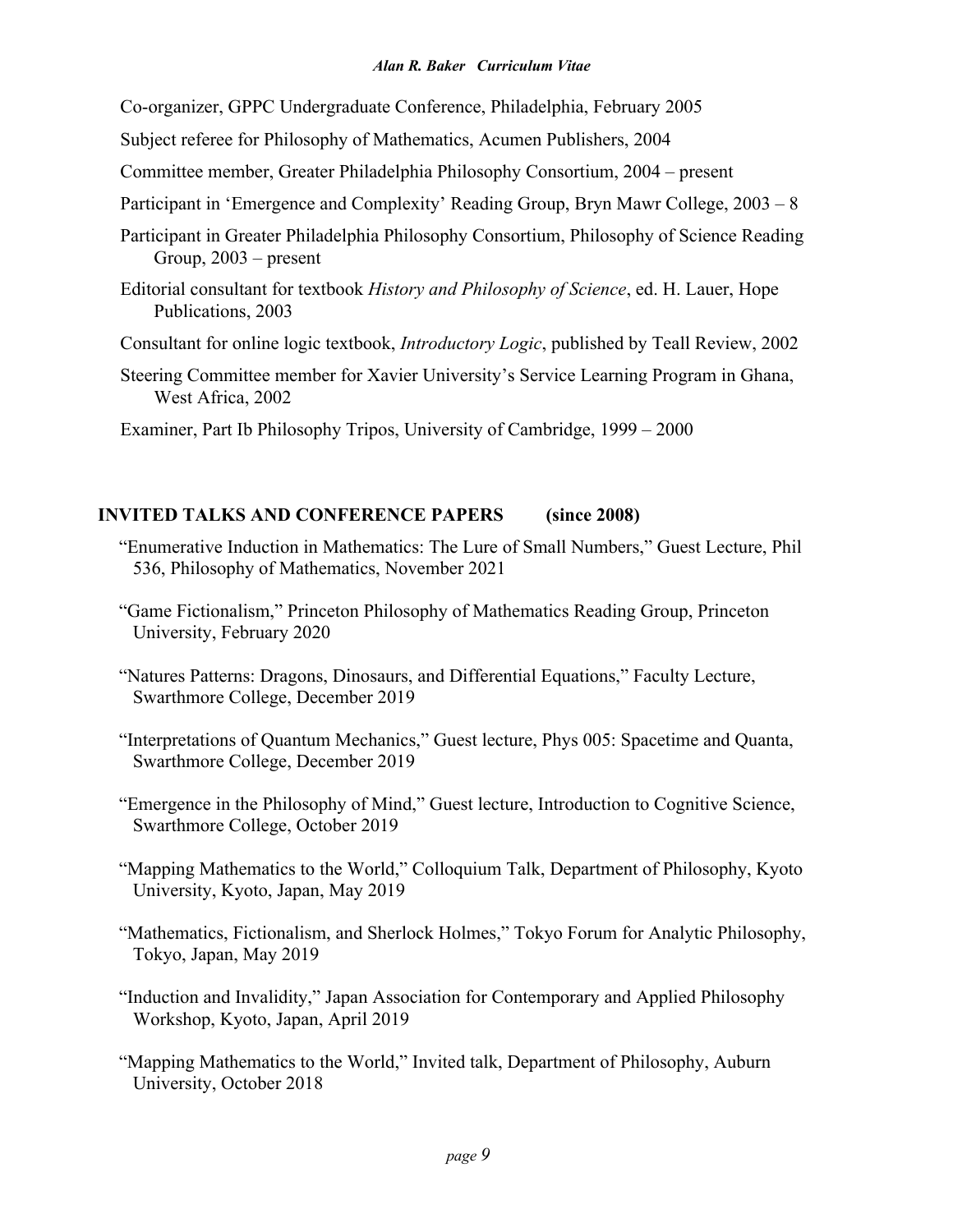- "Induction, Explanation, and Applied Mathematics," Invited talk, PhilMath Intersem, University of Paris, June 2018
- "Applied Mathematics and Problem-Driven Games," Invited talk, Philosophy of Science Workshop, Bergen, Norway, May 2018
- "Quantum Mechanics and the Many-Worlds Interpretation," Guest lecture, Phys 005: Spacetime and Quanta, Swarthmore College, November 2017
- "Bamboos, Cicadas, and Number Theory," Colloquium talk, University of Southern Mississippi, March 2017
- "A Great Game? Mathematics as Sherlockian Fiction," Invited talk, Louisiana State University, March 2017
- "Philosophical Interpretations of Quantum Mechanics," Guest lecture, Phys 005: Spacetime and Quanta, Swarthmore College, December 2016
- "The History of the Resident Scholar Program," Scholar in Residence Talk, Whitehall Museum House, Middletown, Rhode Island, July 2016
- "Mathematics and Explanatory Entanglement," Invited talk, Dartmouth Workshop on Idealization in Science, May 2016
- "What is it Like to Taste Chocolate?", Guest lecture, Swarthmore Alumni Group, Philadelphia, March 2016
- "Mathematical Spandrels," Invited talk, Mississippi State University, March 2016
- "Indispensability and Inference to the Best Mathematical Explanation," Colloquium talk, University of Mississippi, March 2016
- "Three Aspects of Mathematical Explanation: Bertrand's Postulate," Keynote Talk, Workshop on Mathematical Aims Beyond Justification, Brussels, Belgium, December 2015
- "Emergence in the Philosophy of Mind," Guest lecture, Introduction to Cognitive Science, Swarthmore College, November 2015
- "Does Mathematics Have a Language Within Which to Reason?", Greater Philadelphia Philosophy Consortium Author Meets Critic Event for Danielle Macbeth's *Realizing Reason*, Haverford College, September 2015
- "George Berkeley, Immateralism, and Simplicity," Scholar in Residence Talk, Whitehall Museum House, Middletown, Rhode Island, July 2015
- "Mathematical Explanations of Physical Phenomena: a Route to Generality," Philosophy of Science Conference, Dubrovnik, Croatia, April 2015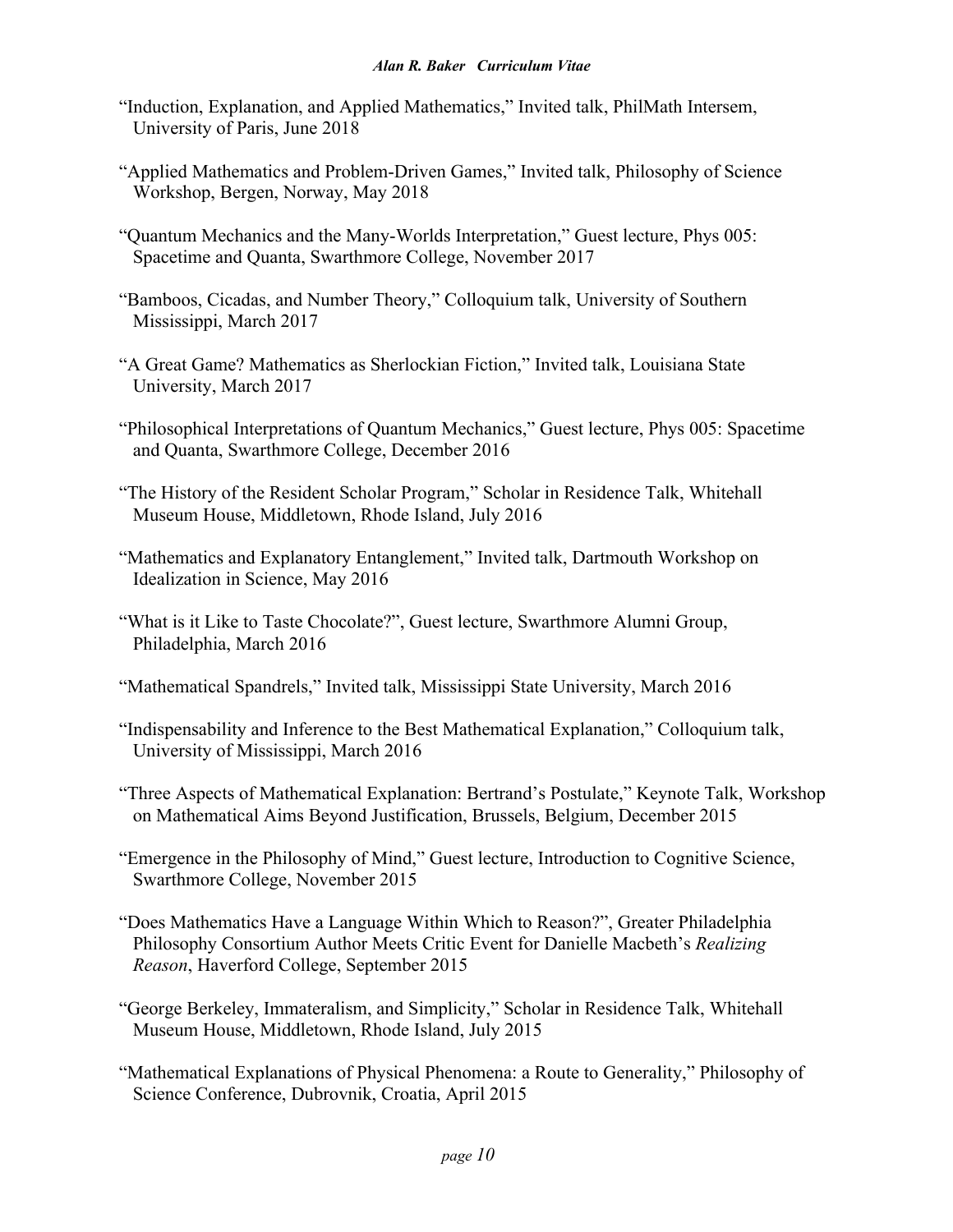- "Inference to No Explanation," Invited Lecture, Department of Philosophy, Kyoto University, Japan, December 2014
- "Varieties of Emergence," Guest lecture, Introduction to Cognitive Science, Swarthmore College, November 2014
- "Do Experts Believe What They Say?" Invited Lecture, University of Ghana, West Africa, July 2014
- "Mathematics, Fictionalism, and the 'Great Game'," Invited Talk, University of Virginia, March 2014
- "Interpretations of Quantum Mechanics," Guest lecture, Phys 005: Spacetime and Quanta, Swarthmore College, December 2013
- "Explanation by Mathematical Induction", Workshop: Proofs That and Proofs Why, Paris, France, November 2013
- "Scientific Explanation and Mathematical Explanation: One Topic or Two?", IHPST Seminar, Paris, France, November 2013
- "Induction, Invalidity, and Explanation," Invited Talk, University of Delaware, September 2013
- "George Berkeley, Mathematics, and Inconsistency," Scholar in Residence Talk, Whitehall Museum House, Middletown, Rhode Island, July 2013
- "Mathematical Explanation in Science," Invited Talk, Federal University of Minas Gerais, Belo Horizonte, Brazil, May 2013
- "Mathematical Explanation in Science," Invited Talk, Federal University of Rio de Janeiro, Brazil, May 2013
- "Arguments from Mathematical Impossibility," Invited Talk, University of Rochester, February 2013
- "Non-Optional Projects: Mathematical and Ethical," Invited Talk, Ethics and Explanation Conference, Nottingham, UK, January 2013

"Visualizing Information: Pros and Cons," Guest Lecture, CS 380: Recent Advances in Computer Science – Science of Information, Bryn Mawr College, November 2012

"Mathematical Properties and Explanation," Invited Talk, Logic and Cognitive Science Lecture Series, North Carolina State University, November 2012

"Scientific Images: Information and Misinformation," Invited Talk, Mellon 23 Fall Workshop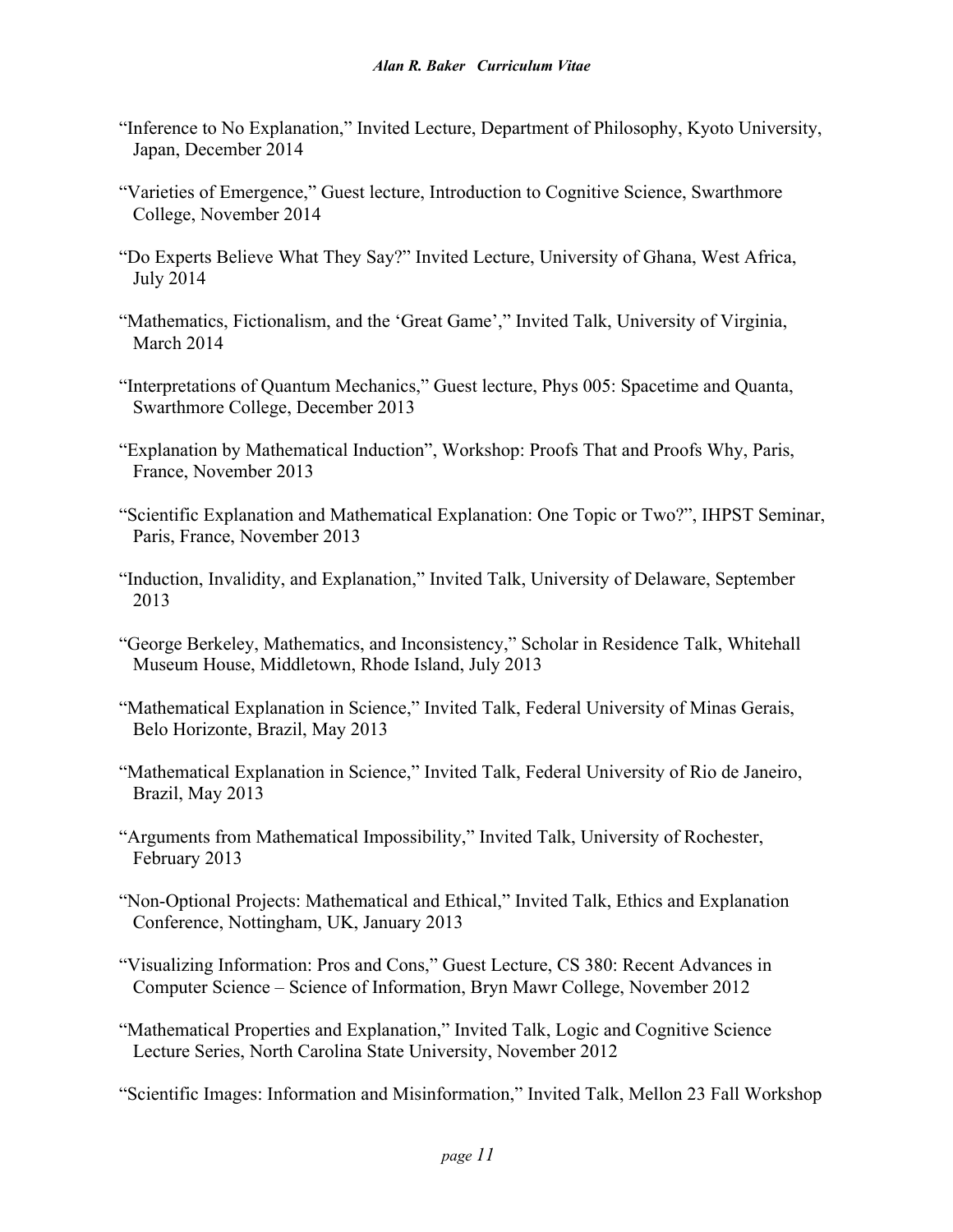on Information, Bryn Mawr College, October 2012

"Metametaphysics," Faculty Lunch talk, Swarthmore College, October 2012

- "Numbers, Insects, and Mathematical Explanation," Invited Lecture, University of Ghana, West Africa, July 2012
- "Mathematical Contributions to Explanation," Wadham College Philosophy of Mathematics Workshop, Oxford, June 2012
- "Making Sense of Mathematical Counterfactuals," Philosophy of Mathematics Seminar, University of Oxford, May 2012
- "Matching Mathematics to the World," Department of Philosophy Seminar Series, University of Leeds, May 2012
- "Matching Mathematics to the World," Philosophy Club, University of St. Andrews, March 2012
- "Absolutely Normal Numbers," Mathematics Department Colloquium, Swarthmore College, November 2011
- "Matching Mathematics to the World," Colloquium Talk, Institute for the History and Philosophy of Science, Paris, October 2011
- "Paradoxes for Mathematics: a Philosophical Perspective," Invited Lecture, Ride the Tide Program for Admitted Students, Swarthmore College, April 2011
- "The Extended Mind," Cognitive Science Group, Swarthmore College, April 2011
- "Inference to the Best Mathematical Explanation," Workshop on Explanation in Mathematics, Toronto University, October 2010
- "Explanatory Relations Between Mathematical and Physical Hypotheses," Workshop on Mathematics and Explanation, Aarhus University, Denmark, August 2010
- "Mad Science and Martian Science," Invited Lecture, Ride the Tide Program for Admitted Students, Swarthmore College, April 2010
- "Varieties of Emergence," Guest lecture, Introduction to Cognitive Science, Swarthmore College, April 2010
- "Emergence and Simulation," Research Seminar, Santa Fe Institute, March 2010
- "Approaches to Characterizing Emergence," Panel Discussion, Cooper Foundation Event on Examining the Sacred, Science, and Meaning, Swarthmore College, February 2010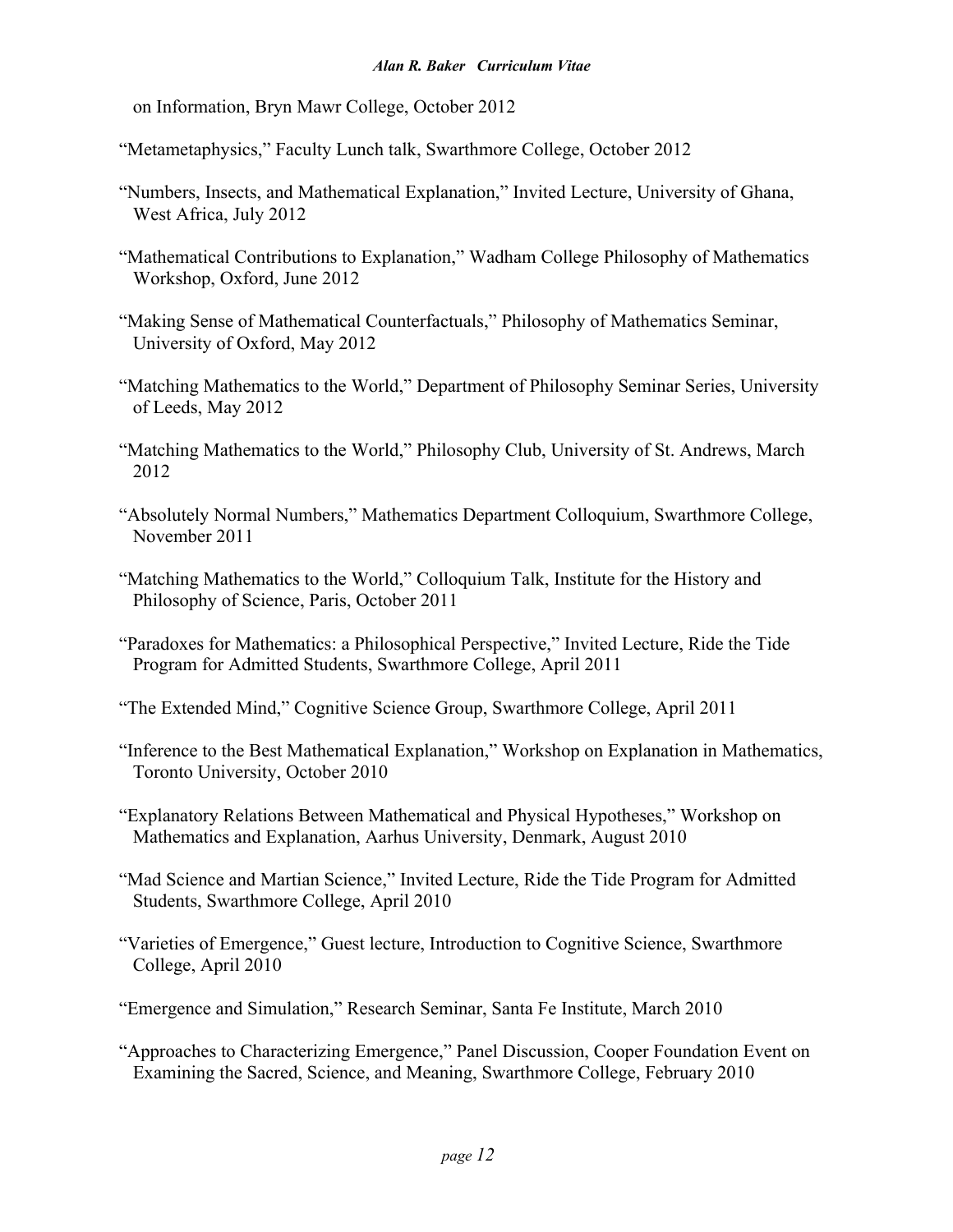"The 'New' Science of Networks," Faculty lunch talk, Swarthmore College, November 2009

- "Science-Driven Mathematical Explanation," lunchtime talk, Center for Philosophy of Science, University of Pittsburgh, October 2009
- "Only Connections?", Penn Humanities Forum, September 2009
- "Real Networks?", Research Seminar, Department of Physics, Northeastern University, August 2009
- "Mathematical Induction and Explanation," Work-in-Progress Seminar Series, Subfaculty of Philosophy, University of Oxford, July 2009
- "Emergence in Complex Systems," Conceptual Foundations in Systems Biology Seminar Series, University of Oxford, June 2009
- "Biological Systems and Biological Networks," Conceptual Foundations in Systems Biology Seminar Series, University of Oxford, May 2009
- "Networks as Representations and Networks in the World," CABDyN Seminar Series, University of Oxford, May 2009
- "Are Networks Real?", Bath Institute for Complex Systems, May 2009
- "Parts, Wholes, and Emergence," Serious Metaphysics Group, University of Cambridge, May 2009
- "Topological Definitions of Emergence," 2nd EmergeNET Meeting, Glasgow, March 2009
- "Emergence and Simulation," First International Conference on Complex Sciences: Theory and Applications, Shanghai, China, February 2009
- "Geometry, Indispensability and Explanation," Philosophy of Mathematics Seminar, University of Oxford, January 2009
- "Angles and Insects: Geometrical Explanation in Science," Workshop on Explanation, Indispensability of Mathematics and Scientific Realism, University of Leeds, January 2009
- "The Unreasonableness of Asking Why Mathematics is Effective," Research Symposium: "Unreasonable Effectiveness?" Historical Origins and Philosophical Problems for Applied Mathematics, All Souls College, Oxford, December 2008

"Scientific Representation," M.A. Research Seminar, University of Leeds, December 2008

"What (if Anything) Makes a Scientific Image 'Fraudulent'?", History and Philosophy of Science Seminar Series, University of Leeds, December 2008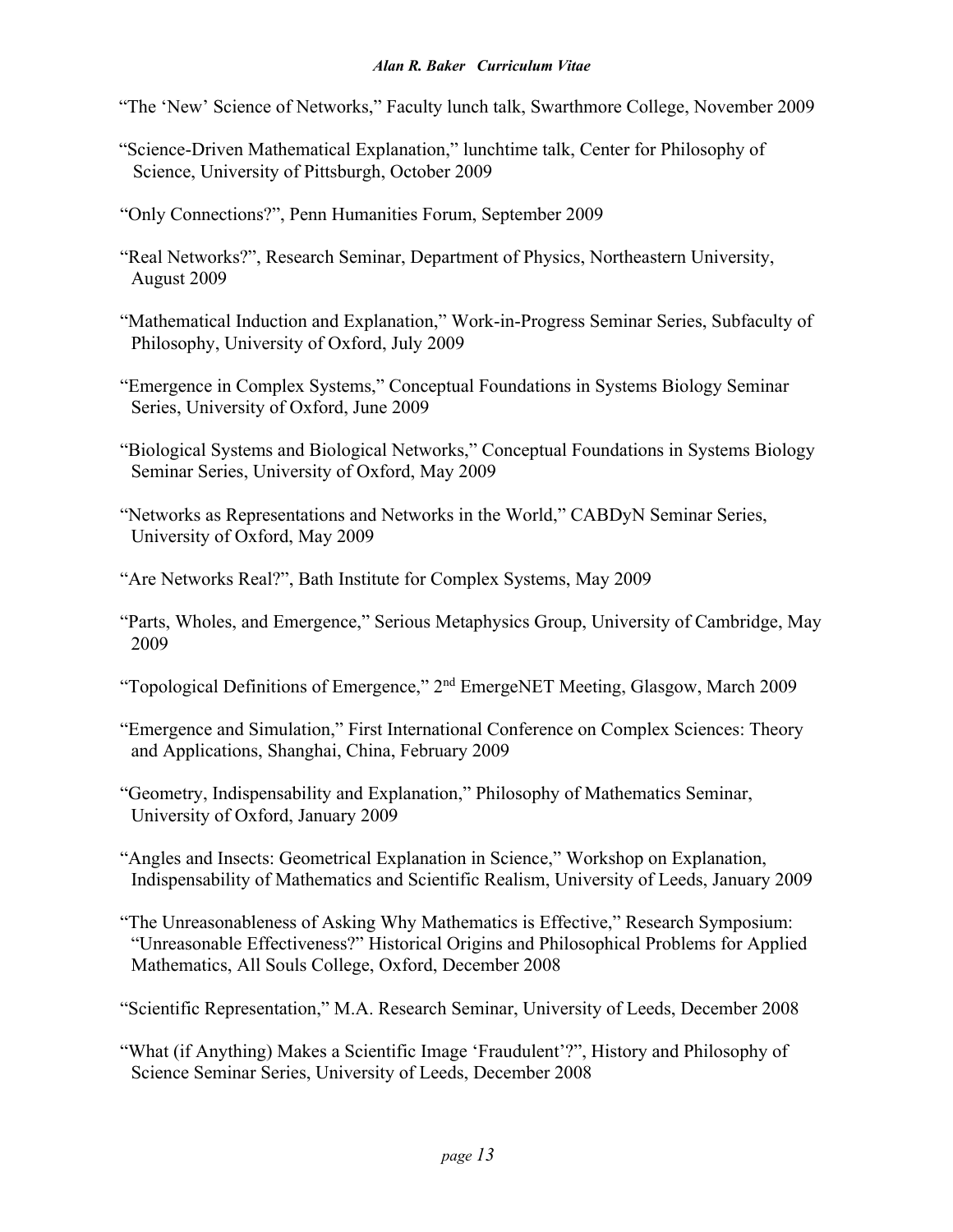- "The Philosophy of Applied Mathematics," Kyoto University, Japan, November 2008
- "Mathematical Explanation in Science," Keio University, Japan, November 2008
- "Some Philosophical Perspectives on Complexity," James Martin Institute for Science and Civilization, University of Oxford, October 2008
- "Mathematical Explanation in Science: One Issue or Two?", University of Liverpool, October 2008
- "Simulation-Based Definitions of Emergence," Epistemological Perspectives on Simulation III, Lisbon, October 2008
- "Is the Applicability of Mathematics 'Miraculous'?," Venice Summer School on Science and Religion, May 2008
- "Mathematical Accidents and the End of Explanation," Invited Talk, New Waves in the Philosophy of Mathematics Conference, Miami, April 2008
- "A State of Emergence: E," Bryn Mawr Emergence Group, Bryn Mawr College, April 2008
- "Mathematical Explanation in Science," Department of History and Philosophy of Science, University of Cambridge, March 2008

## **COLLEGE ACTIVITIES AND SERVICE**

Committee member, Data Governance Committee, 2019 – 2021

Panelist, Quaker College Fair, Friends Center, Philadelphia, 2019

Participant, Aydelotte Foundation Faculty Seminar, "Collaboration," 2016

Panelist, "Sound Breaks: The Gravity of the Situation," Aydelotte Foundation, 2015

Participant, Mellon Tri-College Faculty Seminar, "Critical Making," 2015

Committee member, Committee on Academic Responsibility, 2013 – 2014

Coordinator, Cognitive Science Program, Swarthmore College, 2012 – 2014

Organizer, 4th Annual Mathematics and Philosophy Colloquium, Swarthmore College, 2013

Campus coordinator, TRICO Mind Initiative, 2013 – 2014

Organizer, 3rd Annual Mathematics and Philosophy Colloquium, Swarthmore College, 2010

Committee member, Tri-College Mellon Committee, 2009 – 2011

Assistant Coach, Swarthmore College Men's Squash Team, 2009 – 2011

Organizer, "Proof and Understanding," Mathematics and Philosophy Colloquium, Swarthmore College, 2008

Participant, Mellon Tri-College Faculty Seminar, "Imaging in Science," 2007 – 2008